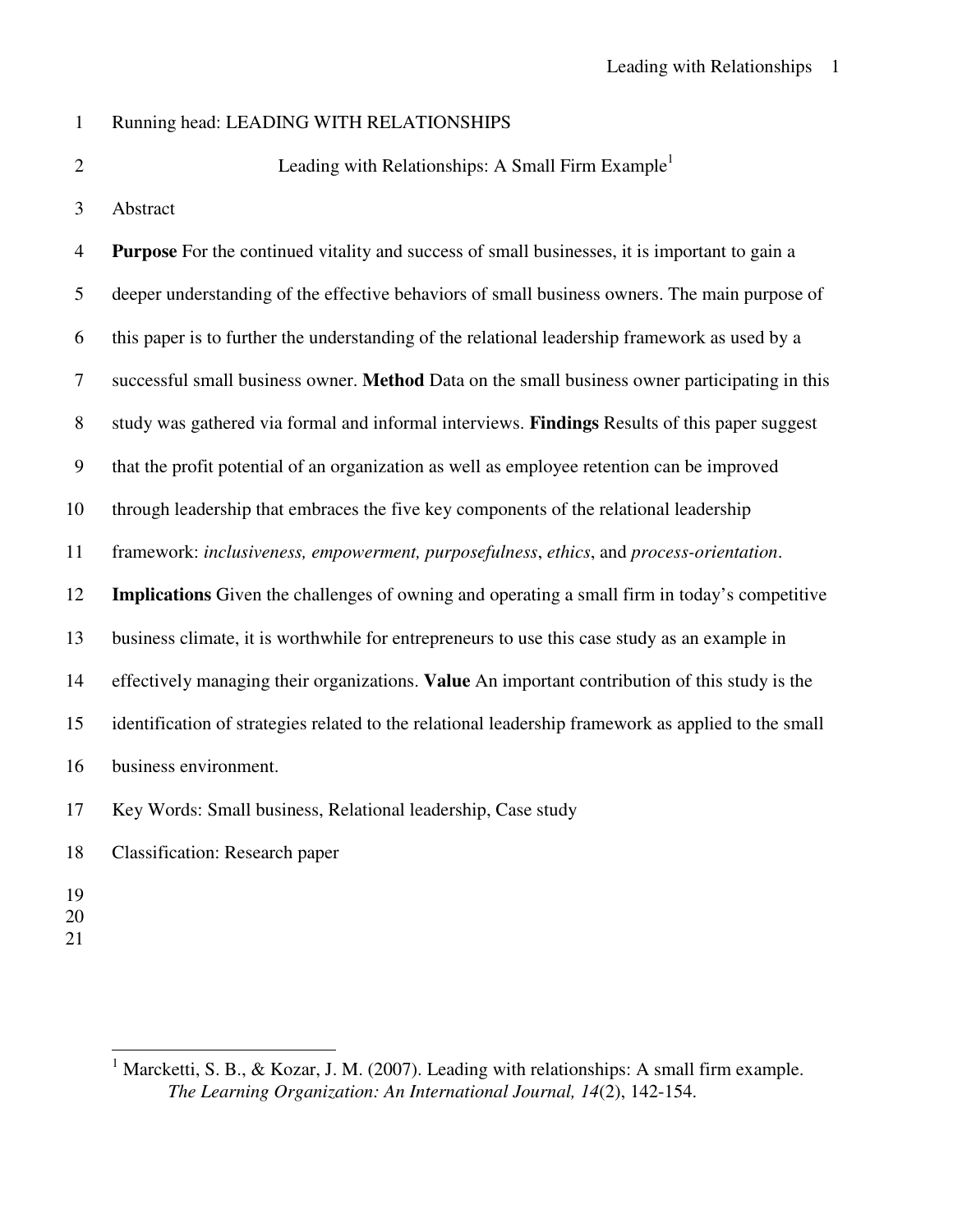| $\mathbf{1}$   | In 2005, there were approximately 25.8 million small businesses in the United States               |
|----------------|----------------------------------------------------------------------------------------------------|
| $\overline{2}$ | (U.S. Small Business Administration, 2005). More than 70 percent of those currently involved in    |
| 3              | the creation of a start-up business employ at least one person (Minniti & Bygrave, 2003). The      |
| $\overline{4}$ | importance of new firm formation is well recognized as an important source of job creation and     |
| 5              | economic development. For the continued vitality and success of small businesses, it is important  |
| 6              | to gain a deeper understanding of the effective behaviors of small business owners. Given the      |
| $\tau$         | concentration between leader and follower relationships in recent leadership literature (Hunt &    |
| 8              | Dodge, 2000), the organizational dynamics within small firms as it relates to the leadership       |
| 9              | characteristics of the owner/manager will be the primary focus within this study.                  |
| 10             | As stated by Senge (1990), the leader's role in a learning organization is that of a               |
| 11             | designer, teacher, and steward who can build shared vision and challenge prevailing mental         |
| 12             | models. The leader is responsible for building organizations where people are continually          |
| 13             | expanding their capabilities to shape their future. Leaders of organizations can learn to enable   |
| 14             | successful knowledge management environments. Deakins and Freel (1998) stated that the             |
| 15             | learning process in small and medium sized firms is a crucial part of the evolution and growth of  |
| 16             | firms and that the entrepreneur, through experience, acquires the ability to learn. Levinthal      |
| 17             | (1996) stressed the adaptive role of the entrepreneur: that many small firm owners adjust to their |
| 18             | environment, learn from experience, and as a result, change their behavior. Entrepreneurial        |
| 19             | leading is necessary in order for businesses both large and small to be competitive in the global  |
| 20             | economy. It is argued that the organizational archetype of the future will be entrepreneurial      |
| 21             | (Fernald, Solomon, & Tarabishy, 2005). The successful characteristics and strategies of            |
| 22             | entrepreneurial firms are considered vital for success for large and small transnational and       |
| 23             | international companies.                                                                           |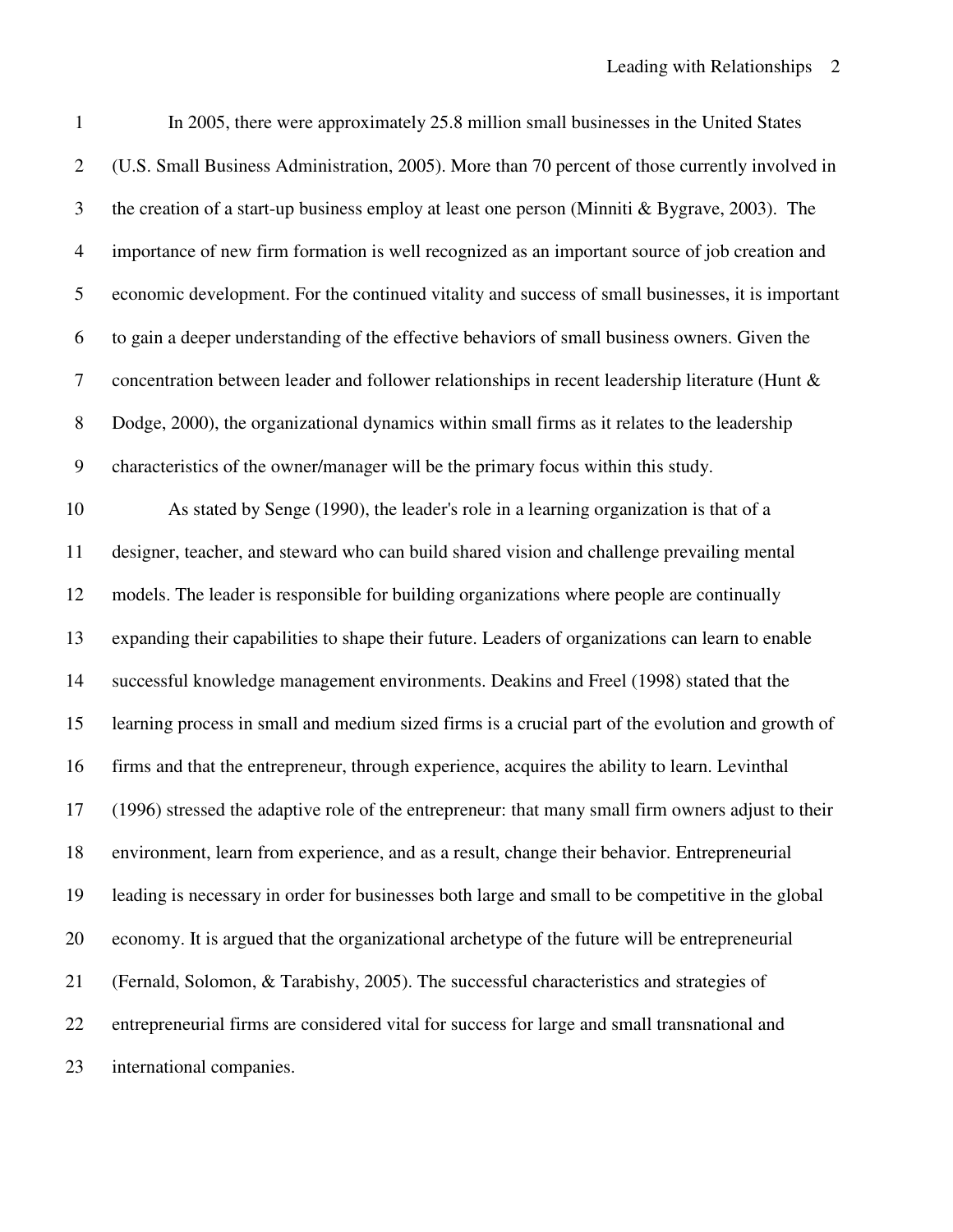| $\mathbf{1}$   | Organizations are increasingly functioning as interwoven network systems with indistinct             |
|----------------|------------------------------------------------------------------------------------------------------|
| $\mathbf{2}$   | boundaries (Seufert, von Krogh & Bach, 1999). According to knowledge management scholars,            |
| 3              | in today's organizational environment, "the focus shift from products and firms as units of          |
| $\overline{4}$ | analysis to people, organizations, and the social processes that bind together in ongoing            |
| 5              | relationships" (Webster, 1992, p. 10). Within organizations, knowledge management of people          |
| 6              | and resources can be enabled by creating environments that foster autonomy, commitment,              |
| 7              | respect, and self-control (von Krogh, Ichiji & Nonaka, 2000). Prior studies have mentioned that      |
| $8\,$          | effective knowledge management promotes competitive advantages of firms, including,                  |
| 9              | improving organizational performance across the value chain (Danskin, Englis, Solomon,               |
| 10             | Goldsmith, & Davey; 2005), providing kinds of personal knowledge to be used in the workplace         |
| 11             | (Ortrun, 2005); and enhancing value to selling activity (Sanderson, Nixon, & Aron, 2000).            |
| 12             | Managing knowledge is a critical capability for small to medium-sized enterprises (SMEs) to          |
| 13             | master because it helps them leverage a key resource (Desouza & Awazu, 2006). Yet, knowledge         |
| 14             | management efforts are often seen as being more prevalent in larger firms.                           |
| 15             | Despite the need for effective leaders within all types of organizations, some authors state         |
| 16             | that there is a conceptual difference between leaders and entrepreneurs. In a content analysis of    |
| 17             | 26 seminal books and articles concerning the topics of entrepreneurship and leadership, The          |
| 18             | Council for Excellence in Management and Leadership found that entrepreneurs were more               |
| 19             | closely identified with notions of business start-up, whereas leaders were perceived as facilitators |
| 20             | of communication and team-building within organizations (Perren, 2005). Another suggestion is        |
| 21             | that entrepreneurs are preoccupied with doing things the right way, whereas leaders are focused      |
| 22             | on doing the right thing (Gardner, 1990; Zaleznik, 1977).                                            |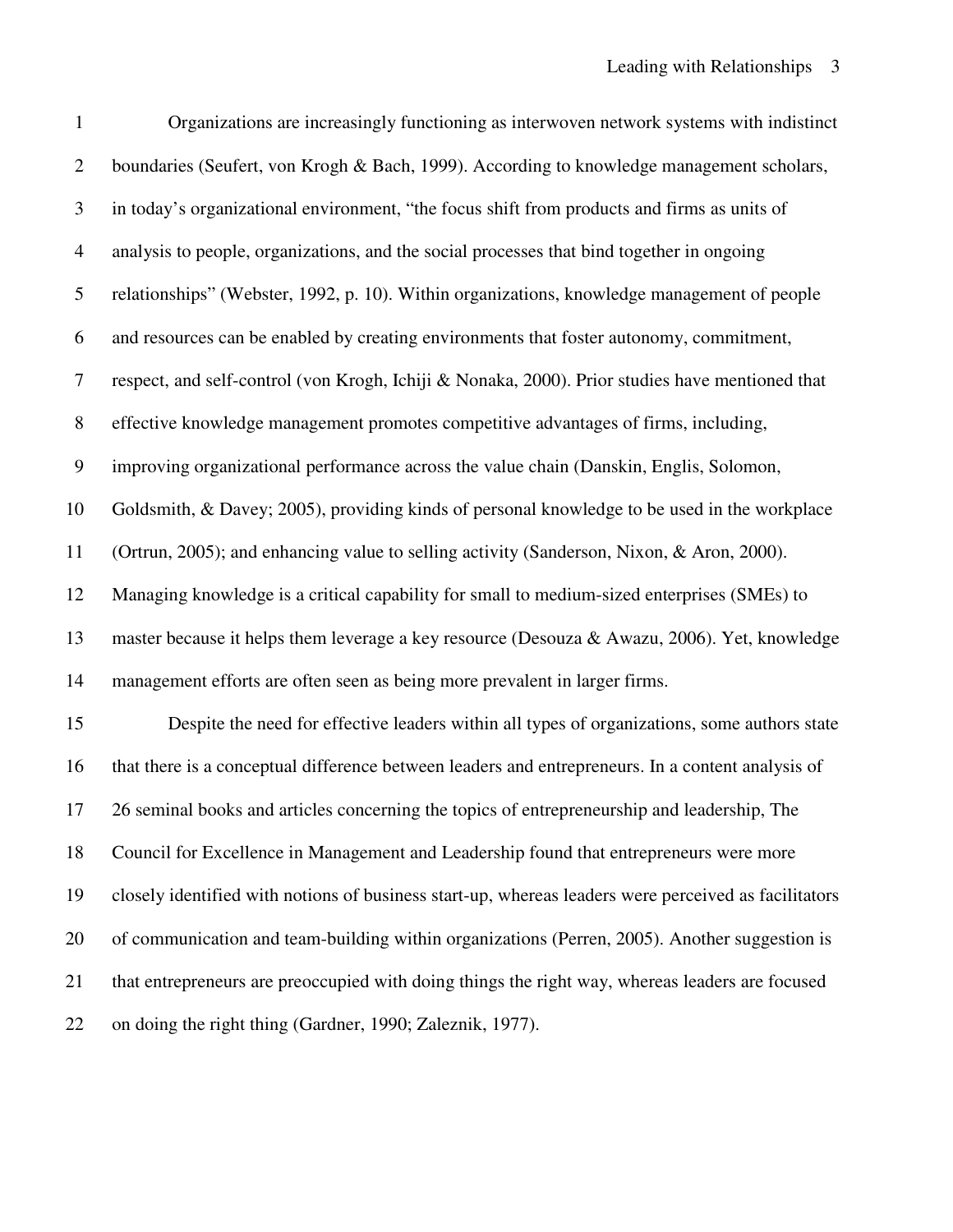| $\mathbf{1}$   | An emphasis on forming meaningful relationships with subordinates has become                       |
|----------------|----------------------------------------------------------------------------------------------------|
| $\overline{2}$ | increasingly more significant as leaders attempt to enhance both employee effectiveness and        |
| 3              | organizational performance (Hunt & Dodge, 2000). Furthermore, while many researchers,              |
| $\overline{4}$ | scholars, and policy makers have noted leadership traits among owners and managers of larger       |
| 5              | firms employing more than 500 employees, few have examined the leadership behaviors of             |
| 6              | owner/managers of small firms (Cavallo & Brienza, 2005).                                           |
| 7              | In a definition of entrepreneurship, Kuratko and Hodgetts (2004) write,                            |
| $8\,$          | "Entrepreneurship is a dynamic process of vision, change, and creation. It requires an application |
| 9              | of energy and passion towards the creation and implementation of new ideas" (p. 30). This          |
| 10             | definition mentions only the creative energy needed to implement new ideas, but fails to mention   |
| 11             | any leadership qualities needed to sustain the organization. In many small firms entrepreneurs     |
| 12             | often perform multiple roles within an organization, handling both the business creation as well   |
| 13             | as the day-to-day operations of the business including people management (Dawson, Breen, &         |
| 14             | Sayten, 2002). There is often an overlap in the functions associated with the                      |
| 15             | owner/entrepreneurial creator and the manager of the small firm. It is thus fitting that           |
| 16             | entrepreneurs who also perform managerial tasks such as resource allocation and organizing         |
| 17             | systems be effective leaders within their organizations. The purpose of this paper is to present a |
| 18             | research based case study of the successful leadership characteristics of one small business       |
| 19             | owner who has realized great success with employee retention and business growth.                  |
| 20             | Leadership                                                                                         |
| 21             | Leadership has been defined as "the behavior of an individualdirecting the activities of           |
| 22             | a group toward a shared goal" (Hemphill & Coons, 1957, p. 7). This agrees with Matusak             |
| 23             | (1996) who states that the leadership process entails "initiating and guiding and working with a   |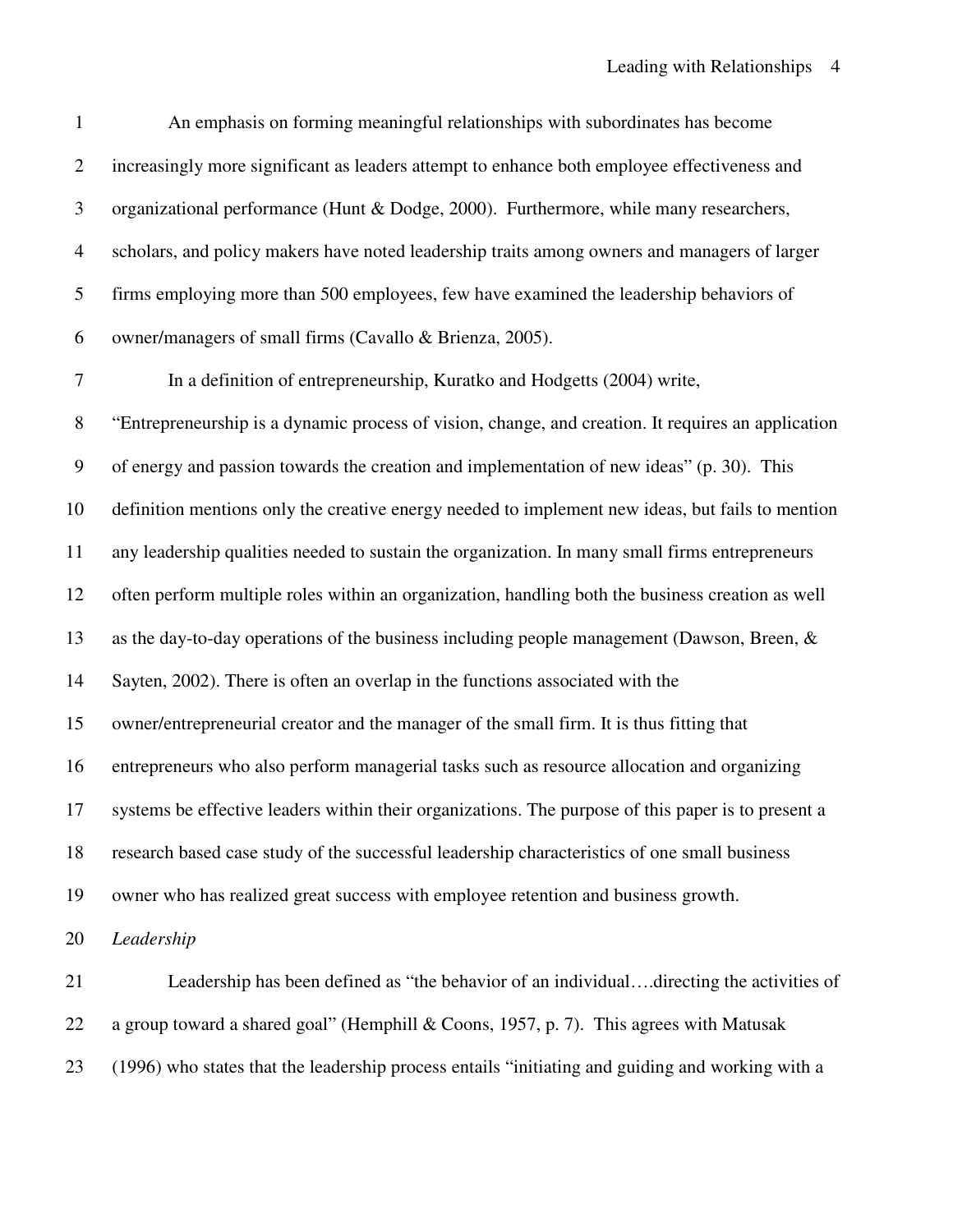1 group to accomplish change" (p. 5). The role of the leader is critical to the effectiveness, growth, 2 and well-being of an organization. Under the influence of good leadership, organizational 3 missions are established, goals are reached, problems are addressed through innovative and 4 creative means, and the growth and development of individuals within the organization is 5 nurtured. In short, without good leadership, organizations falter in their progress (Collins, 2001). 6 Effective leadership is required in all types of organizational structures, whether they are 7 political, economical, or social; encompassing both large and small businesses, families, and 8 informal groups (Galbraith & Schvaneveldt, 2005; McColl-Kennedy & Anderson, 2002; Morris, 9 1998). In order to attain the goals of a firm, leaders of both large and small organizations 10 attempt to maximize followers' performances using a variety of techniques and styles (McColl-11 Kennedy & Anderson, 2002). 12 *Relational Leadership*  13 According to Burnier (2003), Mary Parker Follett, an early twentieth century political 14 scientist, was the first business thinker to focus on relational practices between leaders and 15 subordinates within governmental and business realms. Follett believed in the care perspective, 16 which as reported by Burnier (2003) emphasizes "…values such as attentiveness, responsibility, 17 competence and responsiveness; respect for people and their understandings of their situations; 18 and the importance of relationships and emotional connection" (p. 535). Through her teachings, 19 Follett encouraged administrators to learn from subordinates as well as the larger community, 20 while maintaining multiple perspectives when tackling different situations and problems 21 (Burnier, 2003).

22 Since the late 1970s, a grouping of leadership theories have emerged that focused on the 23 relational and reciprocal nature of the leader-follower interaction (Blake & Mouton, 1978;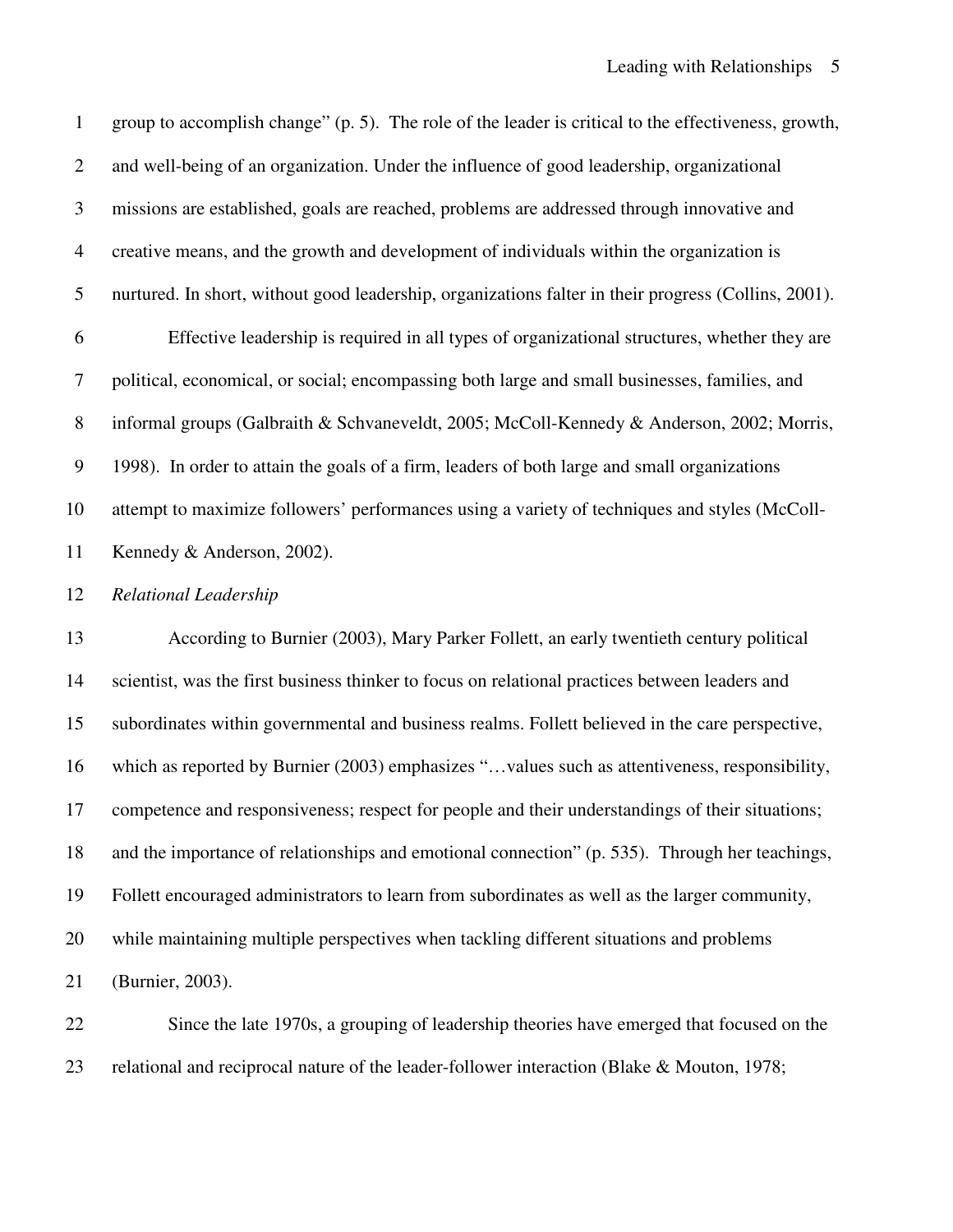1 Greenleaf, 1977). These theories emphasized the mutual goals and motivations of both followers 2 and leaders. The more well known styles of this form of leadership are transformational and 3 transactional (Burns, 1978). The end goal of transformational leadership is that both leaders and 4 followers raise each other to higher ethical aspirations and conduct. Transactional leadership 5 appeals to the self-interest of followers since it is based on an exchange of valued things (Burns, 6 1978).

7 These relational and reciprocal leadership theories have been the underpinnings of 8 research exploring organizational growth and employee satisfaction and performance. Bass 9 (1999) identified transformational leaders as those who are able to "…uplift the morale, 10 motivation, and morals of their followers…" (p. 9). As reported by Bass (1999), 11 transformational leadership is increasingly more significant to job satisfaction as leaders 12 encourage greater subordinate autonomy and higher performance expectations, as well as a more 13 collective dedication to the firm. Related to the care perspective, participants of transformational 14 teams tend to care about each other, express their empathy and emotions, and inspire and 15 intellectually stimulate one other more than non-transformational groups, resulting in higher-16 performing teams and organizations (Wang, Law, Hackett, Wang, & Chen, 2005). 17 McColl-Kennedy and Anderson (2002) noted a direct positive relationship between 18 employee perceptions of a leader and level of optimism within the firm, in addition to an indirect 19 positive relationship on employee job performance. As reported by the authors, a 20 transformational leader "evidences personal attention to the subordinate, emphasizes use of the 21 subordinate's intelligence, increases the subordinate's level of enthusiasm, and transmits a sense 22 of mission" (p. 555). Also noteworthy was that employees who perceived superiors to 23 demonstrate few transformational leadership traits were more frustrated with their work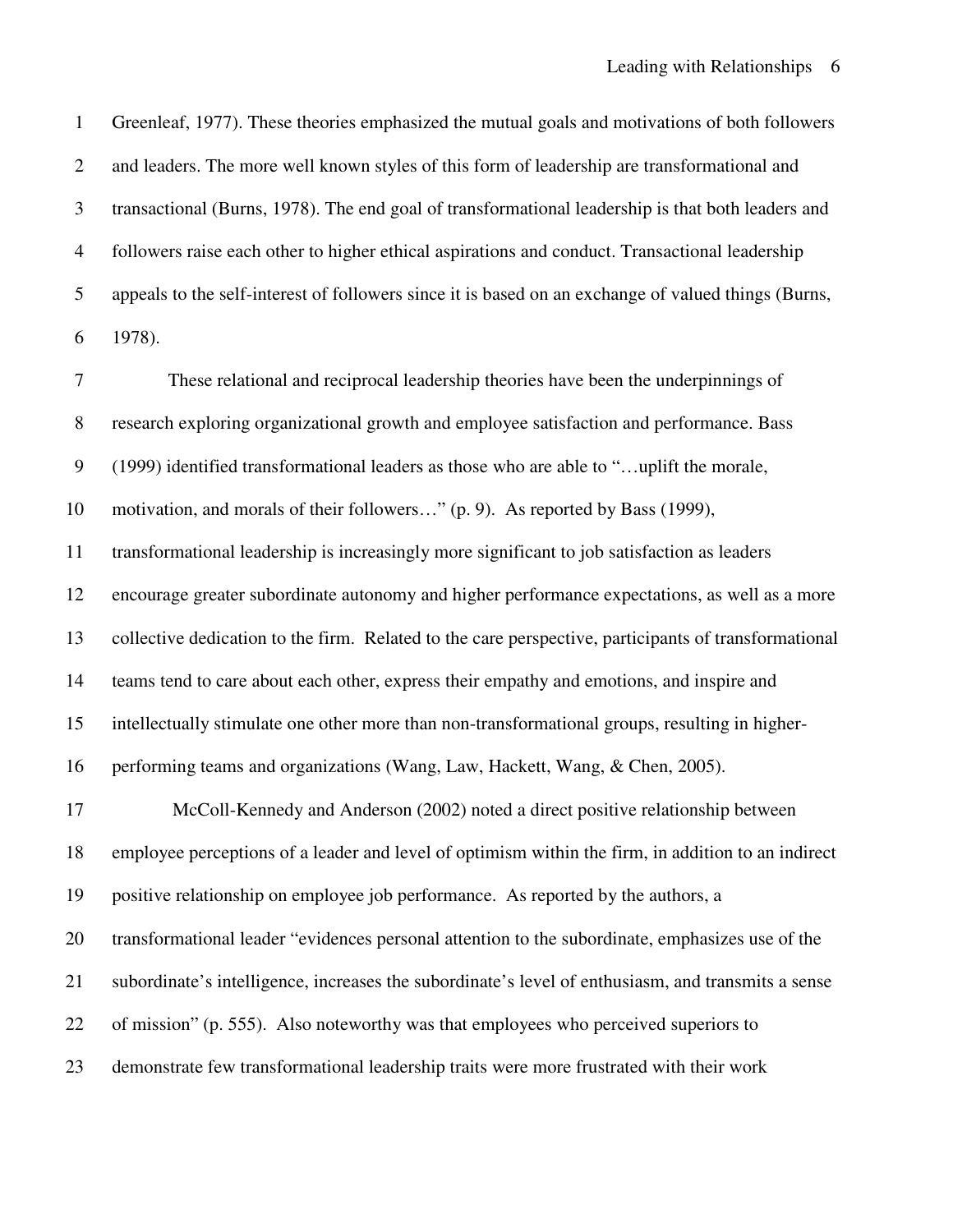1 environment, which arguably, could lower overall job performance over time (McColl-Kennedy 2 & Anderson, 2002). Humphrey (2002) noted the importance of empathy in promoting optimism 3 and reducing frustration within the organization. According to Humphrey (2002), 4 transformational leaders possess both task and emotional leadership traits by emotionally 5 involving followers in planning, organizing, and making decisions. 6 *Relational Leadership Framework*  7 The transformational and transactional leadership theories are closely related to the 8 relational leadership framework developed by Komives, Lucas, and McMahon (1998). These 9 authors describe leadership as a process that meaningfully engages leaders and participants and 10 values the contributions of followers. The relational leadership framework is not a theory in 11 itself, however, but a framework that connects five key components that can serve as a 12 responsive approach to leadership. According to Komives et al. (1998), relational leadership is 13 "*inclusive* of people and diverse points of view, *empowers* those involved, is *purposeful* and 14 builds commitment toward common purposes, is *ethical*, and recognizes that all four of these 15 components are accomplished by being *process-oriented*" (p. 68). These core components are 16 reflected in a leader's knowledge of self, beliefs and attitudes, as well as actions. Within the 17 framework proposed by Komives et al. (1998), "leadership is a relational process of people 18 together attempting to accomplish change or make a difference to benefit the common good" (p.

19 89).

20 As reported by Wheatley (1992), "leadership is always dependent on the context, but the 21 context is established by the relationships we value" (p.144). Defining leadership as a process 22 indicates that it is not a linear one-way occurrence but rather an interactive event (Northhouse, 23 2001). It implies that leadership is not an intrinsic trait or talent, but is something that can be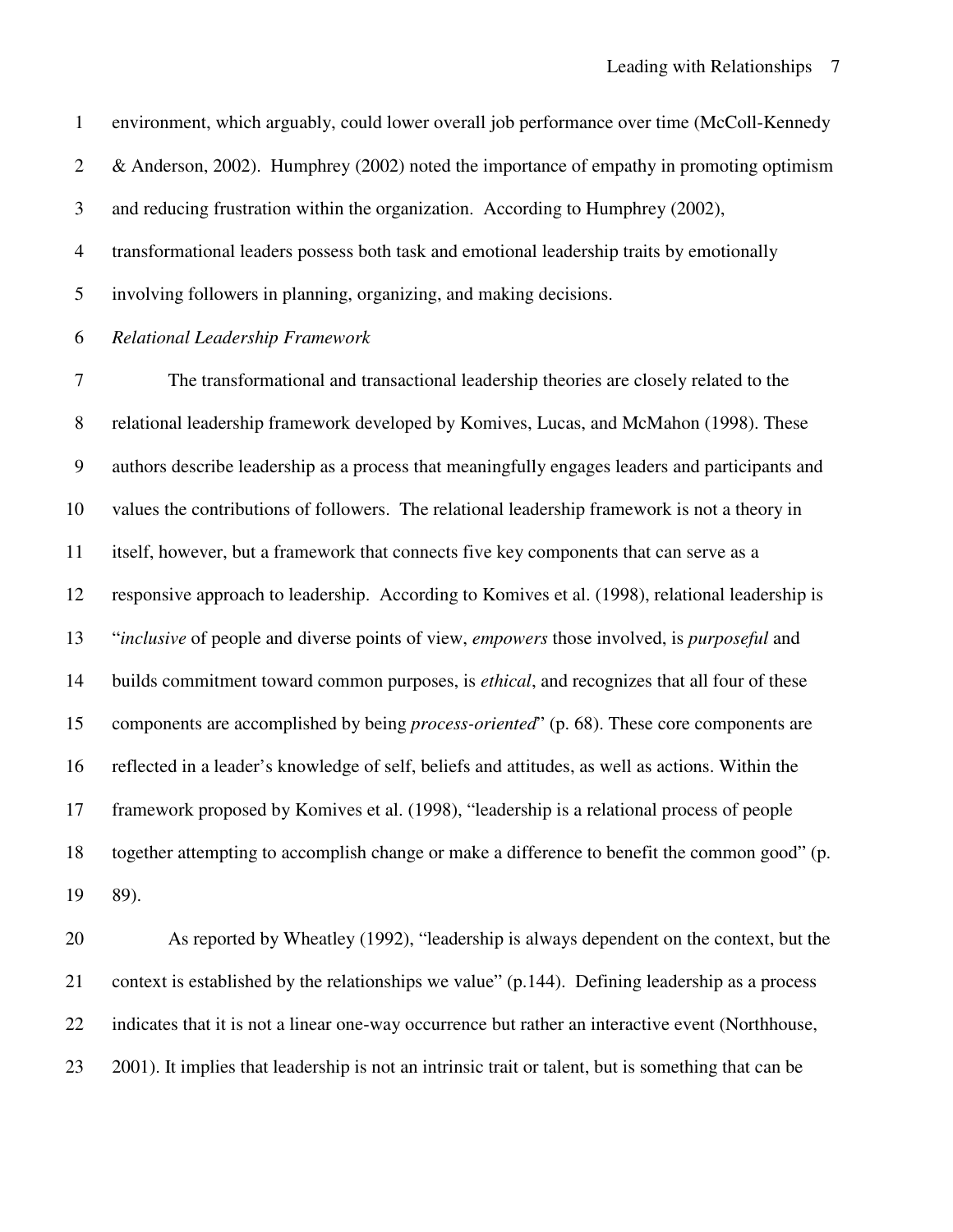1 developed. This is important in organizations and businesses, because fostering learning 2 environments can help employees and managers achieve sustainable objectives, both for 3 themselves and for the communities in which they participate. Originally designed using college 4 students as the sample, the framework has been used for leadership training on several college 5 and university campuses (Renn & Bilodeau, 2003), but has been less utilized in developing and 6 fostering leaders within entrepreneurial settings. Most importantly, the relational leadership 7 framework provides a frame of reference or approach to leadership in contemporary 8 organizations (Komives, et al., 1998). 9 Inclusiveness, the first component, means understanding, valuing, and actively engaging 10 diversity in views, approaches, styles, and aspects of individuality that add multiple perspectives 11 to a group's activities. Within relational leadership, the purpose, the vision, and the values of the 12 group are embodied as each individual member applies them. Variations and differences among 13 participants are valued as bringing creativity and energy to web-like groups of organizations. 14 Inclusiveness demands the developing of the strengths and talents of group members so that they 15 can contribute to the groups' goals (Komives, et al., 1998). 16 Empowerment, the second component of the model, has two aspects according to 17 Komives et al. (1998), including the sense of self that claims ownership and expects to be 18 involved, and a set of environmental conditions that promote the full involvement of participants. 19 Empowering environments allow for failures and mistakes. Murrell (1985) presents six methods 20 through which empowerment occurs in organizations: "the sharing of information and 21 knowledge; inspiring, rewarding, and directing; structuring or creating processes and policies 22 that encourage personal, individual and internalized learning; providing resources to accomplish 23 tasks; mentoring relationships; and actualizing or claiming power for self-fulfillment" (pp. 36-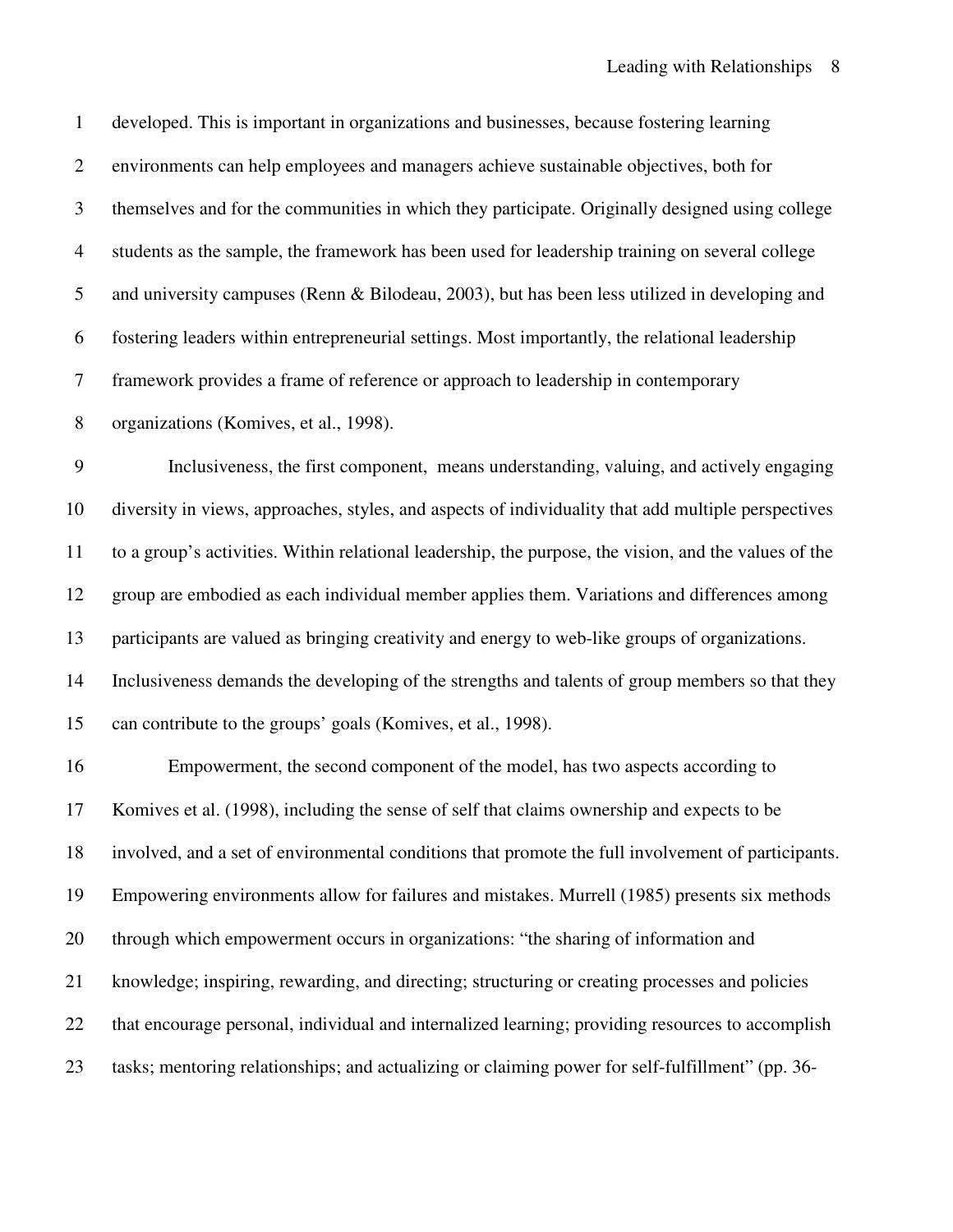| $\mathbf{1}$     | 37). According to Shertzer and Schuh (2004), students identified as leaders on one college         |
|------------------|----------------------------------------------------------------------------------------------------|
| $\overline{2}$   | campus exhibited traits of empowerment, including confidence and optimism regarding                |
| $\mathfrak{Z}$   | opportunities available to them. As reported by the authors, an environment providing support      |
| $\overline{4}$   | and encouragement can be worthwhile in nurturing effective leaders (Shertzer & Schuh, 2004).       |
| 5                | Purposefulness, the third component of the relational leadership framework, indicates a            |
| 6                | commitment to a goal or an activity. It is also the ability to work toward a common purpose or a   |
| $\overline{7}$   | vision for the group. Within the relational leadership framework, vision is built among group      |
| $8\,$            | members. Being purposeful within a group's vision helps an organization set priorities and make    |
| $\boldsymbol{9}$ | decisions congruent with that dream. Vision guides action and inspires energy and purpose          |
| 10               | (Komives, et al., 1998).                                                                           |
| 11               | The relational leadership framework emphasizes ethical and moral leadership that is                |
| 12               | driven by values and standards and leadership that is good, or moral in nature. The actions of     |
| 13               | leaders and participants emanate from a set of values or guiding principles with respect to the    |
| 14               | personal and social ends desired (Komives, et al., 1998).                                          |
| 15               | Process, the last component of the framework, refers to how the group goes about being a           |
| 16               | group, remaining a group, and accomplishing a group's purposes. It refers to the recruitment and   |
| 17               | involvement of members, decision making processes of the group, and how the group handles          |
| 18               | the tasks related to its mission and vision. Several key processes are essential to the relational |
| 19               | leadership framework. These processes include cooperation and collaboration, reflection,           |
| 20               | feedback, civil confrontation, community building, and reflection (Komives, et al., 1998).         |
| 21               |                                                                                                    |
| 22               |                                                                                                    |
| 23               |                                                                                                    |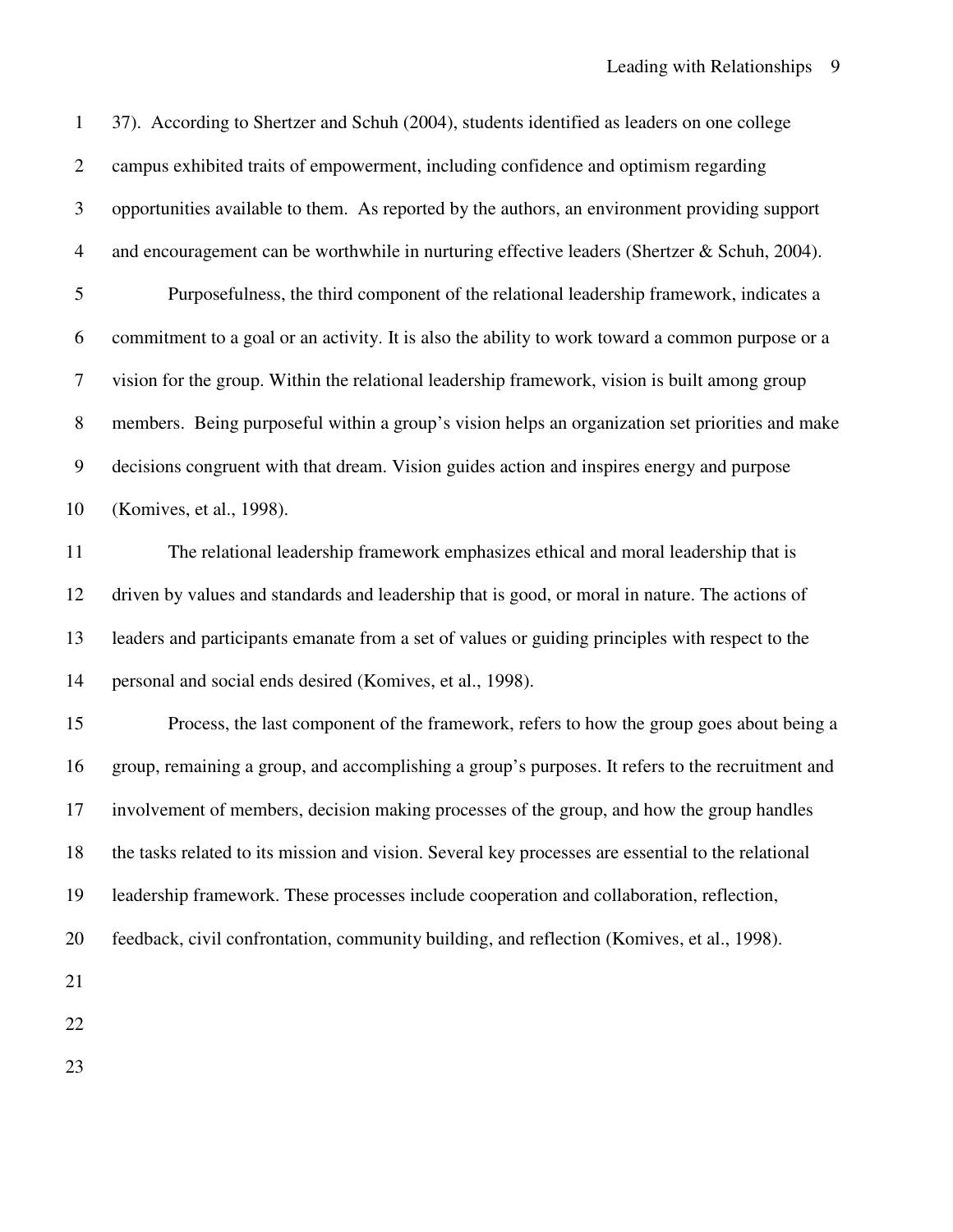# 1 Method

# 2 *Sample*

| 3              | This paper is based on research data from one case study. This case was part of a larger           |
|----------------|----------------------------------------------------------------------------------------------------|
| $\overline{4}$ | study exploring the role and impact of lifestyle entrepreneurship on life quality for individual   |
| 5              | business owners, their families, and communities (Marcketti, Niehm, & Fuloria, 2006). The          |
| 6              | participant was selected for further analysis because in previous conversation he expressed a      |
| 7              | strong desire to serve as an effective leader as well as the entrepreneur/manager of his small     |
| 8              | firm.                                                                                              |
| 9              | From a research perspective, this project subscribed to a case study design (Eisenhardt,           |
| 10             | 1989). Case studies typically examine the dynamic interplay of variables in order to provide as    |
| 11             | complete an understanding of an event or situation as possible. The case study format has been     |
| 12             | used in previous studies related to small business success strategies (Dawson, et al., 2002;       |
| 13             | Deakins & Freel, 1998; Nelson & Ratliff, 2005). Data on the small business owner participating     |
| 14             | in this study was gathered via formal and informal interviews. This research provides a            |
| 15             | description of relational leadership and examines the characteristics of a small business owner    |
| 16             | that practices relational leadership. The case provides detail-rich material for understanding and |
| 17             | applying the relational leadership framework to a small business setting.                          |
| 18             | <b>Instrument</b>                                                                                  |
| 19             | The data collection instrument included a demographic questionnaire and a series of in-            |

20 depth semi-structured interview questions. The goal of the interviews was to explore the topic of 21 small business ownership and leadership styles openly, allowing the informant to freely express 22 ideas in his own words. This style of method is often used for exploratory research because this 23 technique may uncover new variables relating to small firms and leadership styles that were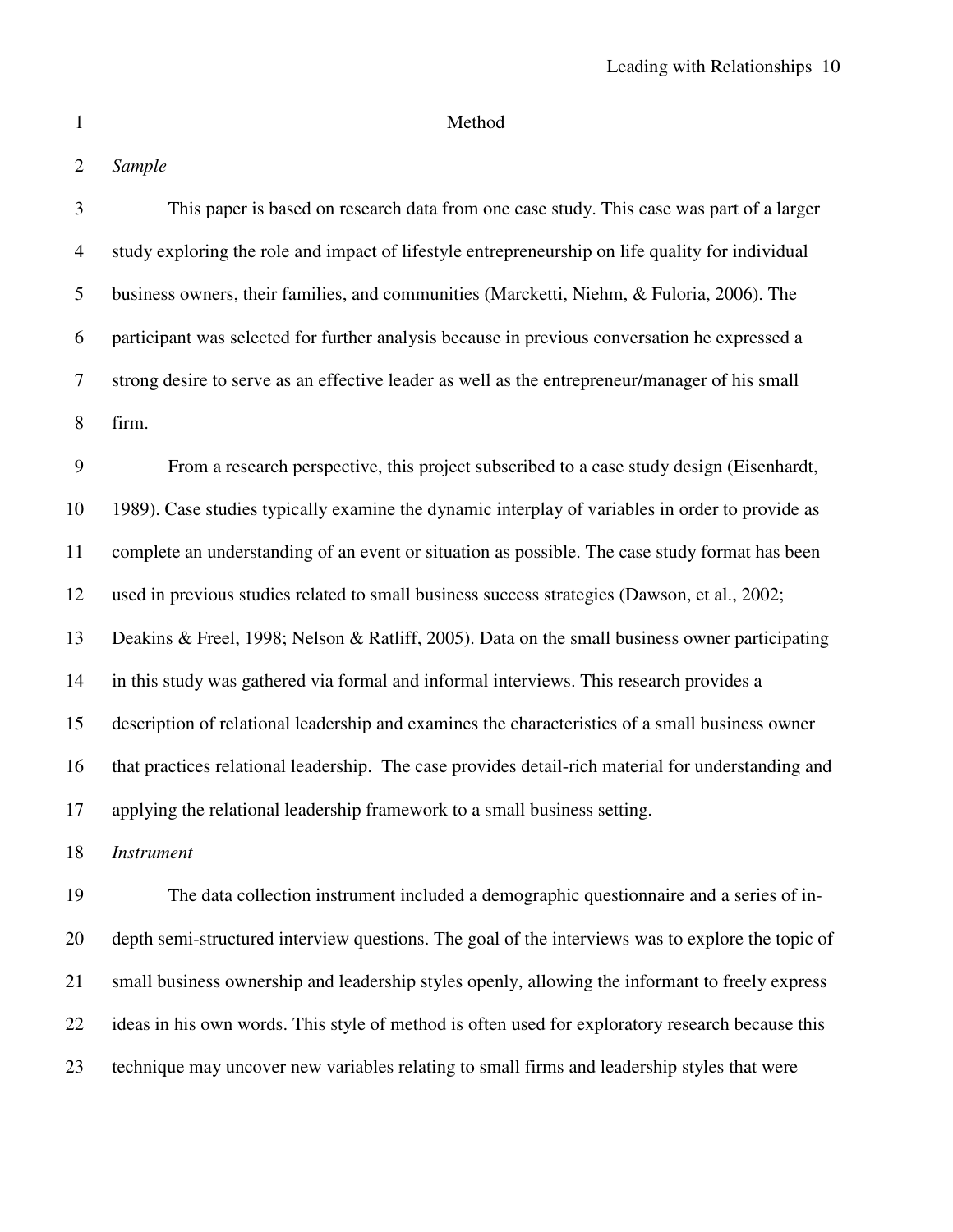1 previously unknown. In-depth interviews have the advantage of providing information at a level 2 of depth not captured by questionnaires (Nelson, & Ratliff, 2005).

3 The personal and business demographics section included questions regarding business 4 venture start-up, statement of business motivations, strategies and intentions, and amount of time 5 spent related to the business. Ten open-ended questions concerning the key components of 6 relational leadership were also included. The five components of relational leadership as outlined 7 by Komives et al. (1986), inclusiveness, empowering, purposeful, ethical, and process-oriented, 8 provided structure for the interviews. The Human Subjects Review Board at the principal 9 researcher's university approved this study. With the informant's consent, the interviews were 10 audio-taped to ensure accuracy in transcription.

11 *Data Analysis* 

12 The development of themes derived from the conceptual framework of relational 13 leadership. Independently, each researcher marked lines of text that clustered around specific 14 descriptive and patterned ideas (Miles & Huberman, 1994). Descriptive codes included 15 statements such as 'beliefs concerning owner's leadership style'. Patterned codes were inferential 16 and explanatory such as the 'relationship between the vision and mission statement and the 17 perceived impact on employee-entrepreneur relationships'. Researchers extracted meaningful 18 quotes that exemplified the small business owner's perceptions of his leadership style. 19 Consensus was obtained between researchers concerning the conclusions drawn about the 20 quotes. Researchers utilized the technique of check-coding to aid definitional clarity and 21 reliability (Miles & Huberman, 1994). According to Miles and Huberman (1994), the reliability 22 of codes equals the number of agreements between researchers divided by the total number of 23 agreements and disagreements. Based on this criterion 98% reliability of coding was achieved.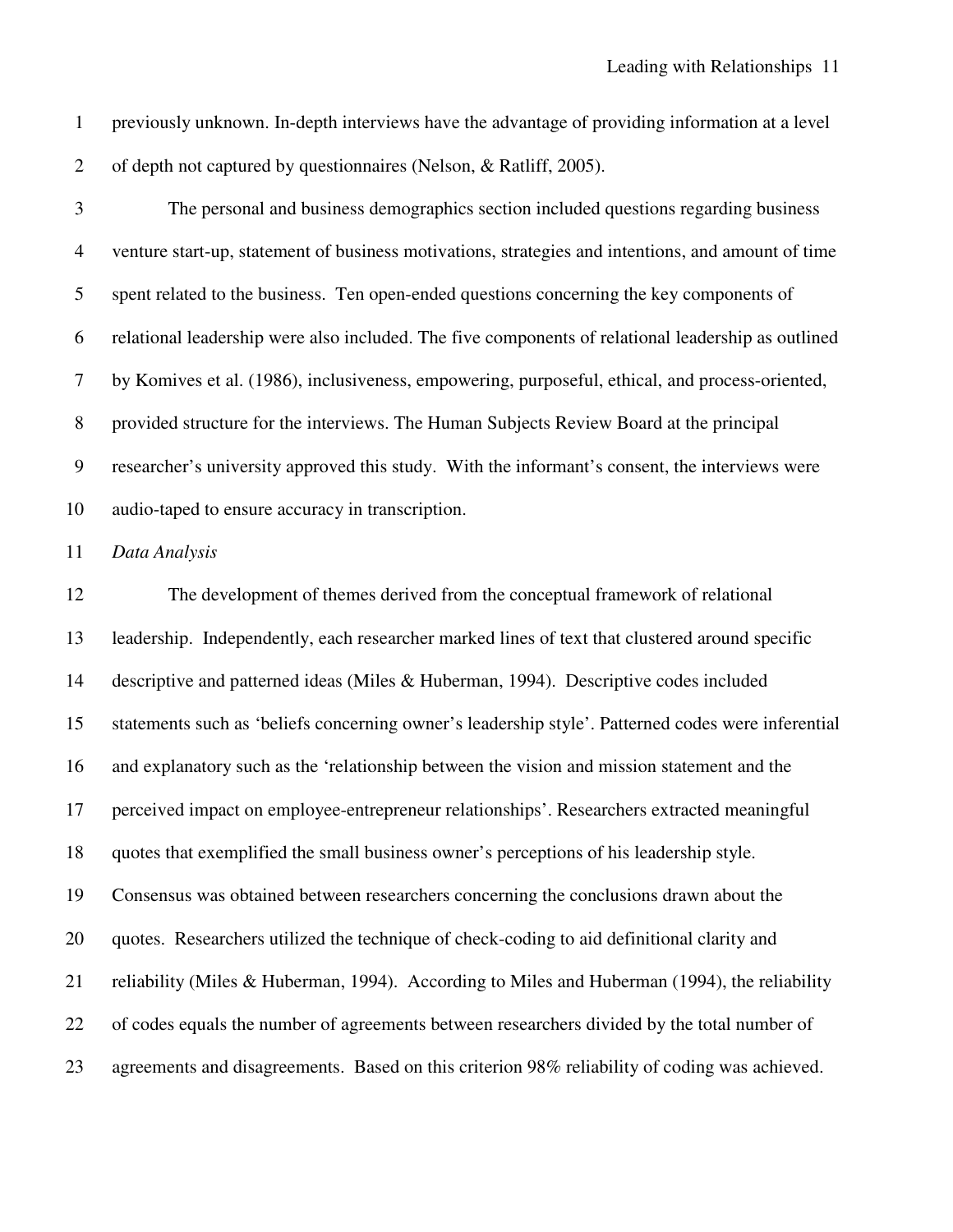| Examples of the associations between relational leadership components and case study evidence |
|-----------------------------------------------------------------------------------------------|
| are presented in table 1.                                                                     |

## 3 "Take in Table 1"

#### 4 Findings

## 5 *Larry – Leading with Relationships*

6 The following case vignette, based on research into small businesses, illustrates the 7 concept of relational leadership and its potential role in the leadership of small firms. Influenced 8 by the café culture of Vienna, Austria, and buoyed by his father's experiences as a small business 9 owner, Larry and his wife Pamela opened a small coffee shop in a Midwestern-university town 10 in 1991. Since that time, the couple expanded their offerings to include a coffee roasting 11 business opened in 2002 and two gas stations with attached convenience stores and cafes, opened 12 in 1995 and in 1998. Since the time of the first interview in 2003 to the second interview in late 13 2005, Larry's sales nearly doubled and the sales force expanded from 10 full-time employees 14 and 25 part time employees to 10 full-time employees and approximately 40 to 45 part-time 15 employees. In the initial interview in 2003, Larry recognized the importance of financial 16 profitability, yet stressed that, "the only bigger success would be that we have happy employees 17 who like working here and that they would want to have a lifetime career with our company" 18 (Marcketti, et al., 2006, p. 253). In the follow-up interview, Larry expanded on some of the 19 ways in which he creates a working environment that facilitates owner and employee 20 satisfaction. A discussion of Larry's beliefs, strategies, and skills used in his businesses are 21 categorized under the headings of the relational leadership components.

22

23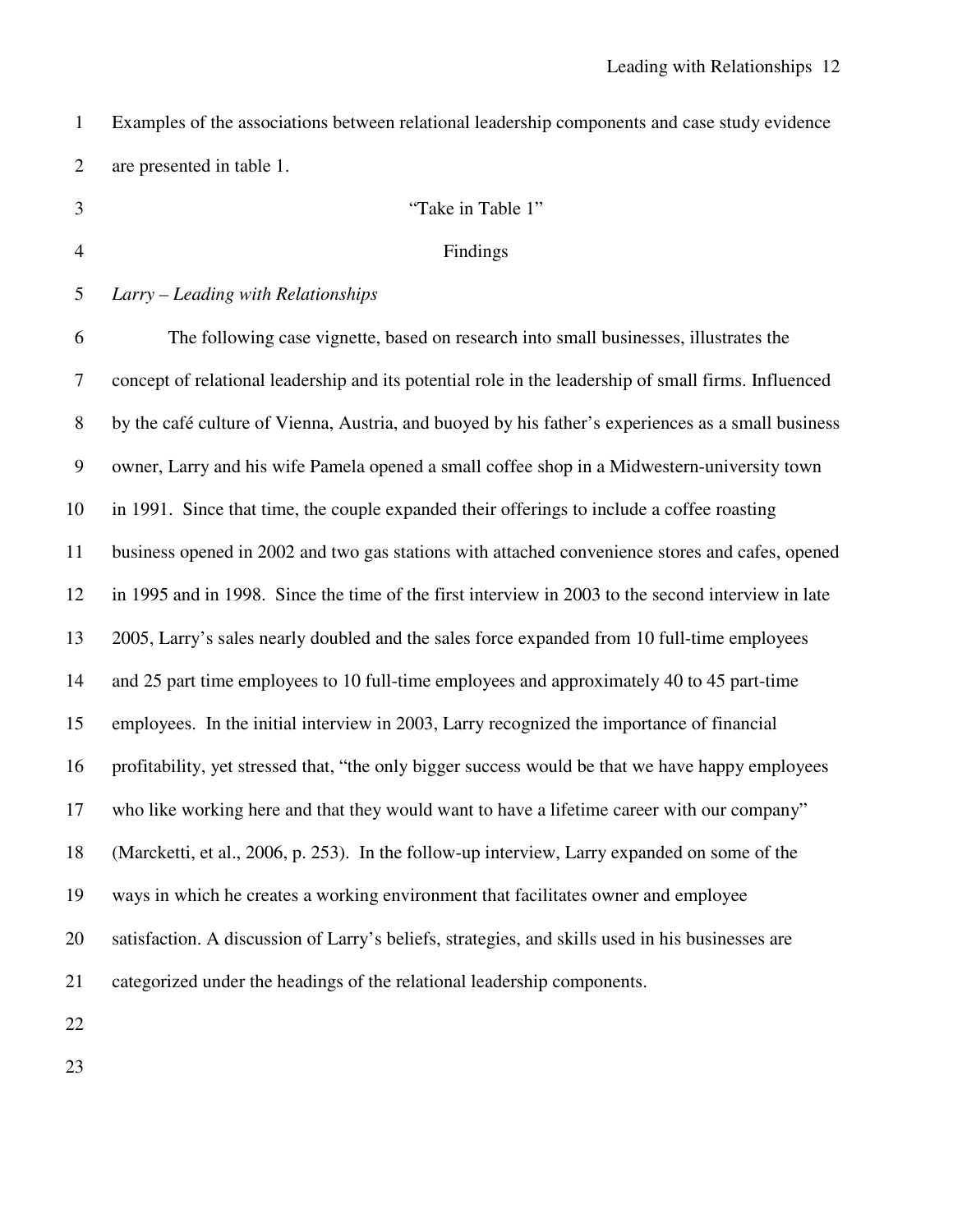1 *Inclusiveness* 

2 The relational leadership framework stresses the importance of inclusiveness within 3 organizations. Inclusiveness does not mean to overcome the variations and differences among 4 participants, but rather to view these differences as bringing creativity and energy to the building 5 of a shared purpose. When contemplating lessons learned from his small business ownership, 6 Larry stated, "First, I understand that I don't know everything. I learn all of the time from my 7 employees; in areas where I am not strong my team fills in for me." In this statement, Larry 8 stresses one of the most important aspects of knowledge management strategies: knowledge must 9 be shared in order for it to create value for an organization. To share knowledge among 10 employees and customers, Larry provides twice a month roasting classes and invites academics 11 from the local university to explain everything from the chemical complexities to the medicinal 12 values of coffee. The shop also financially assists employees in attending conferences and 13 seminars regarding coffee roasting techniques. Explaining the benefits of developing the talents 14 of his employees, Larry stated, "We provide opportunities for our employees to continue to 15 grow, learn about, and hopefully love what they are doing. This benefits the employees; they 16 continue to grow as people, as well as our customers. The more the employees know about 17 coffee, the more information they can share with our guests." Larry is inclusive of others' current 18 abilities but is mindful to provide opportunities to further develop employee talents.

19 *Empowerment* 

20 Larry's interest in providing opportunities for his employees to grow does not end with 21 coffee. Believing everyone has something to offer, Larry commented, "I want our employees to 22 really have ownership in the business and in the decision making process. We use the word we a 23 lot. We interview as a team. We make decisions as a team. It means that we are all on board and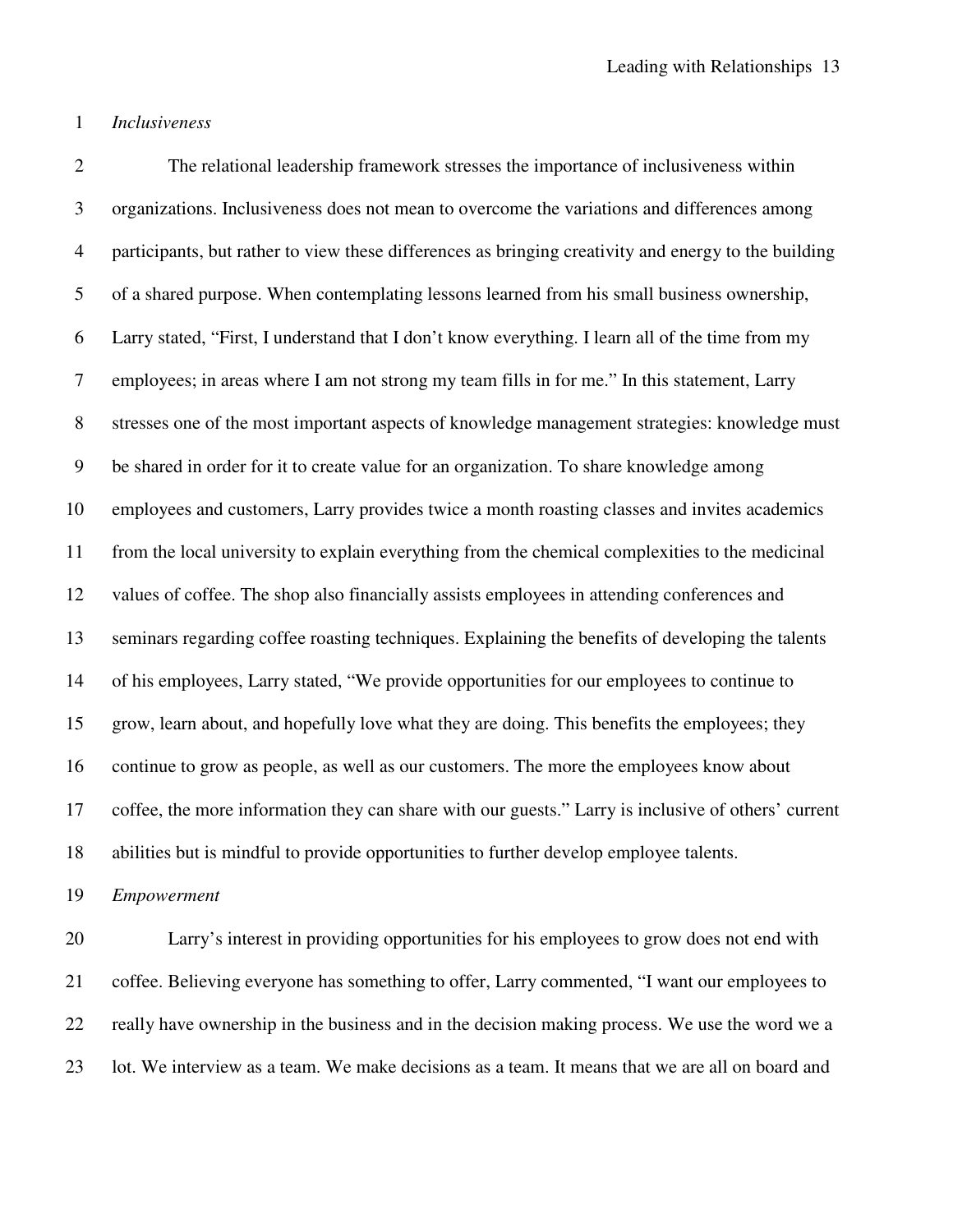1 are signing off on things together." Larry views the extra time it takes to interview as a team 2 necessary especially since this process allows for more unity and feelings of ownership within 3 the businesses. These sentiments mirror knowledge management strategies that stress knowledge 4 may be enabled in organizations that foster respect and commitment for fellow employees as 5 well as the organization (von Krogh, Ichijo, & Nonaka, 2000). The team approach may be one of 6 the many factors contributing to Larry's high employee retention.

### 7 *Purposefulness*

8 Larry's main goals are to provide a place where his employees can have a home within 9 his businesses and for his employees to make a living wage. In order to accomplish these goals, 10 Larry utilizes a two-prong approach. First, Larry seeks out ways to improve the profitability of 11 his businesses. Methods have included the setting up of systems with efficiency and simplicity so 12 that these efforts can be duplicated. For his situation, this means the expanding of the low-13 overhead coffee roasting business, the "guerrilla" marketing of his coffees to the local media, 14 and the development of bulk wholesale accounts to national grocery chains. To support and help 15 grow the people of his businesses, Larry tries to provide an environment that is flexible and 16 meaningful. Larry shared that just weeks before our interview, the maintenance man changed a 17 customer's tire for over an hour. Since his businesses can not offer the same benefits as a 18 university or some larger corporations, Larry feels that this level of flexibility and autonomy 19 creates a rewarding working environment in other, albeit less tangible ways.

20 *Ethical Leadership* 

21 The relational leadership framework emphasizes ethical and moral leadership that is 22 driven by values and standards. For their continued success, Larry wishes his businesses to 23 remain profitable. Larry cautions, however, that the need to be profitable can lead one to take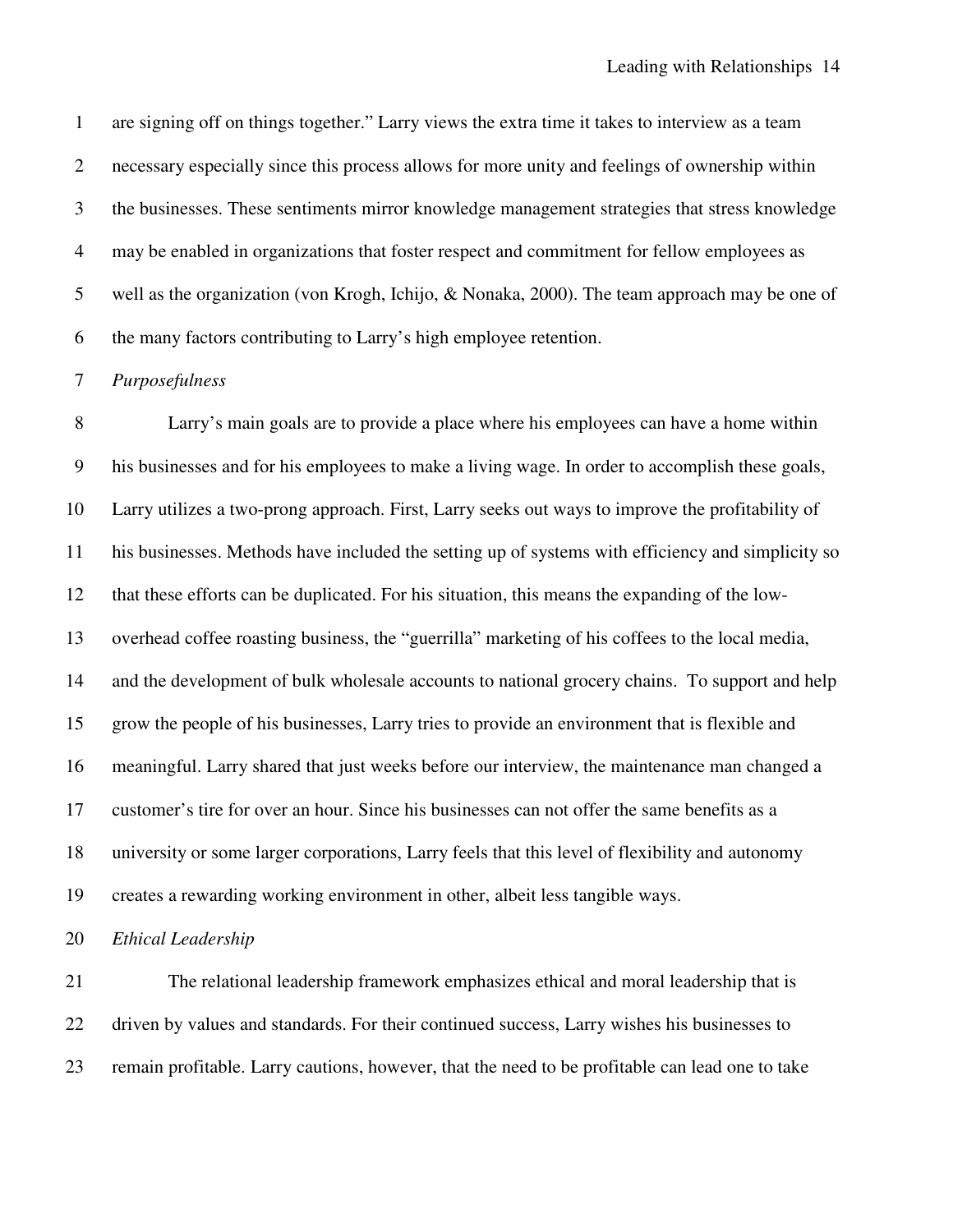1 advantage of situations and people. To hamper any feelings of greed, Larry reminds himself that 2 competitors help him identify ways to improve his products, develop the niche parts of their 3 businesses, and to strengthen customer service. By creating a culture that views competition as 4 an opportunity to grow and improve, Larry demonstrates the knowledge management strategy of 5 building networks across organizations to create value (Seufert, von Krogh, & Bach, 1999). By 6 viewing and learning from other coffee houses in the area, Larry has solidified the values and 7 standards of his company. Larry stated, "We offer an experience here; we are not going to be 8 price driven but value driven."

9 *Process* 

10 For Larry, the biggest challenge of business ownership has been relational; dealing with 11 customer and employee complaints and problems. Because Larry views his organization as web-12 like, he believes these dilemmas can be addressed successfully, particularly by helping others 13 learn to communicate in healthy ways. Larry takes a hands-on approach with customers and 14 employees who behave poorly. He states, "You deal with employees and help them figure out 15 ways things could have been done differently. We are a family here and you have to address 16 these things, you can't run away from it." By assisting his employees in the coordination of 17 strategies to deal with complaints and personal issues, Larry teaches two of the pillars of 18 knowledge management strategy: learning from mistakes and learning how to communicate 19 (Deakins & Freel, 1998; Foss, 2001).

### 20 Summary and Conclusions

21 The process of operating a small business is difficult and at times disheartening. When 22 Larry and Pamela first opened their café in 1991, Larry worked 17-hour days fulfilling all 23 aspects of the business from cashier to accountant to marketing agent. Through trial and error,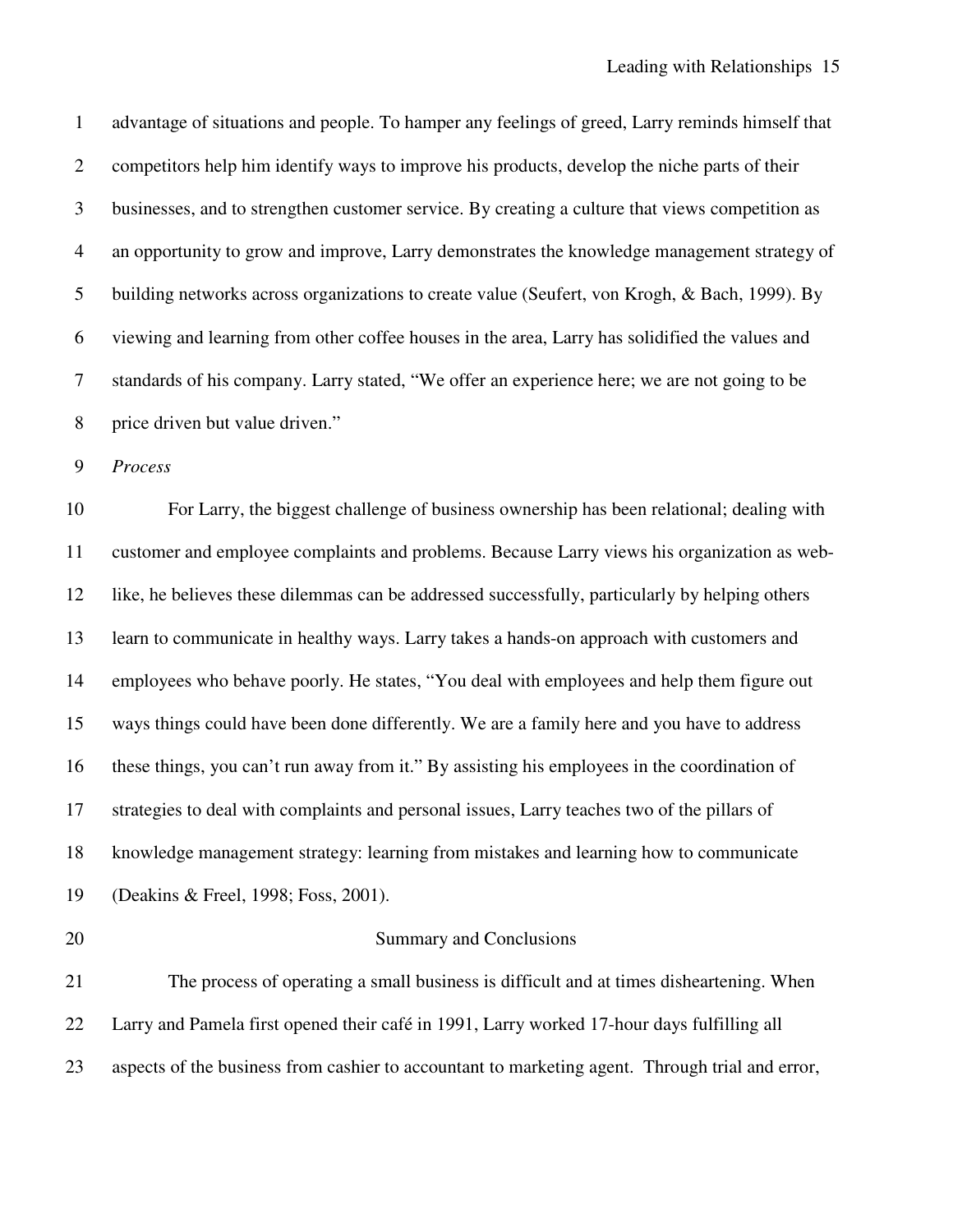1 Larry gained an understanding of business practices such as gross margin and net profit, as well 2 as the relationship between product cost and labor expenses. Through experience, Larry gained 3 an appreciation for the pressure and stress that small business ownership can place on family and 4 work relationships. Modeling his leadership style on successful business owners whom he 5 respects, Larry created a business environment that fully embodies the five components of the 6 relational leadership framework.

7 Through words and actions, Larry is *inclusive* of diverse views, he *empowers* employees 8 to grow as people, he is *purposeful* to develop meaningful working environments, his businesses 9 and leadership style is driven by *ethical* values and standards, and the business environment is 10 *process-oriented.* It is evident from conversations with Larry as well as through employee 11 retention, that Larry is committed to fostering a caring working atmosphere. In his businesses, 12 employees are motivated to be socially responsible and share a common vision of success. 13 Given the challenges of owning and operating a small firm in today's competitive business 14 climate, it is worthwhile for owners to use Larry as an example in effectively managing 15 subordinates to cultivate greater employee retention and satisfaction.

16 An important contribution of this study is the identification of leadership strategies 17 related to the relational leadership framework as applied to a small business environment. 18 Although limitations of this study include the possible existence of self-serving attribution bias 19 and the limited generalizability of this study's results, there is no reason to believe that the 20 strategies cited in this paper could not be used successfully in other geographical areas and in 21 other types of small businesses. The case example utilized in this article exemplifies a basic tenet 22 of the relational leadership framework: organizations are most effective when they are learning 23 environments. By internalizing the key aspects of the relational leadership framework,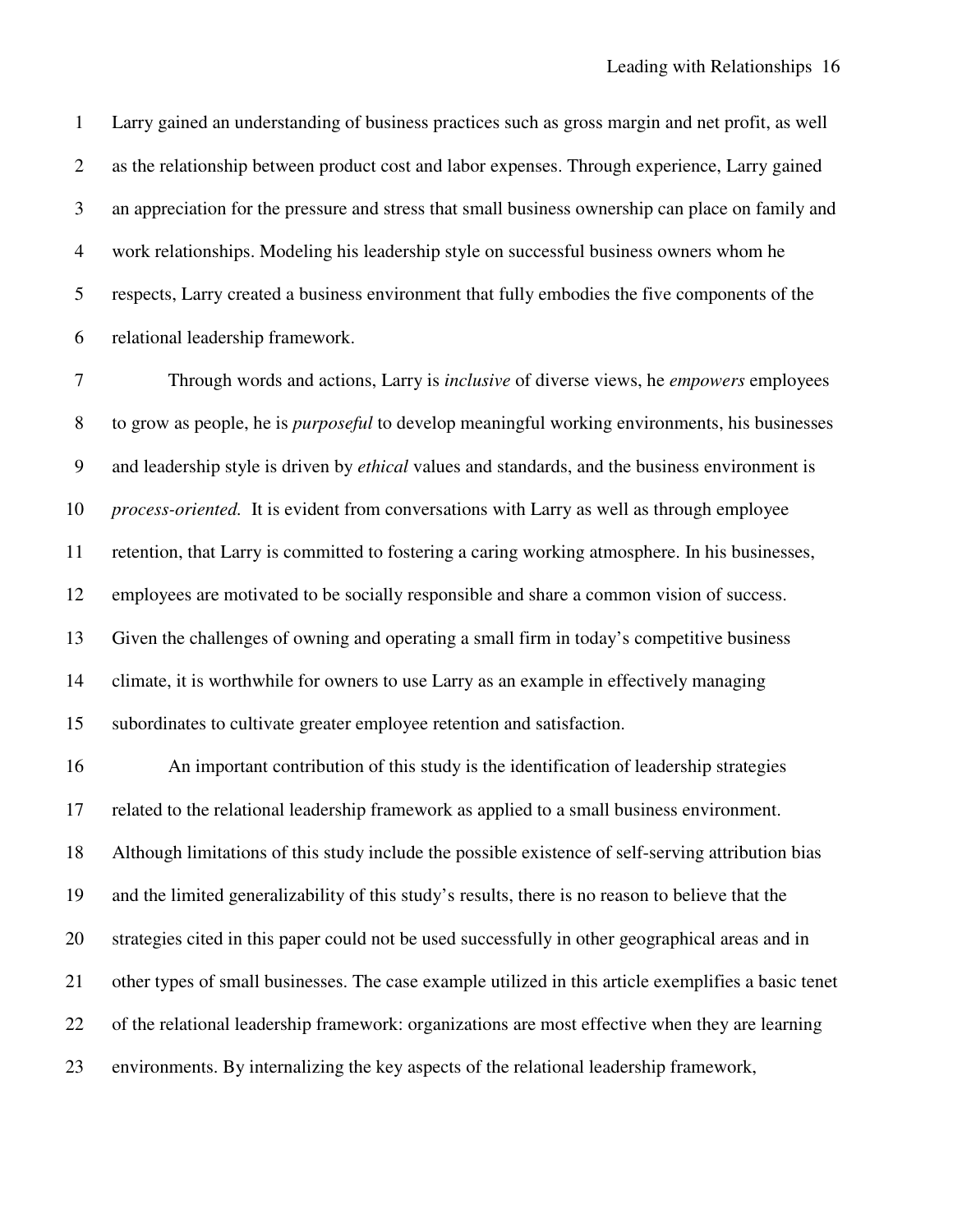1 entrepreneurs and managers can foster an inclusive, empowering, purposeful, ethical, and 2 process-oriented environment. As illustrated in this case study, this relational leadership model 3 proved to be extremely successful for profit growth and employee and customer satisfaction as 4 demonstrated by retention. Further, this study confirms that the relational leadership framework 5 can be linked with knowledge management strategies.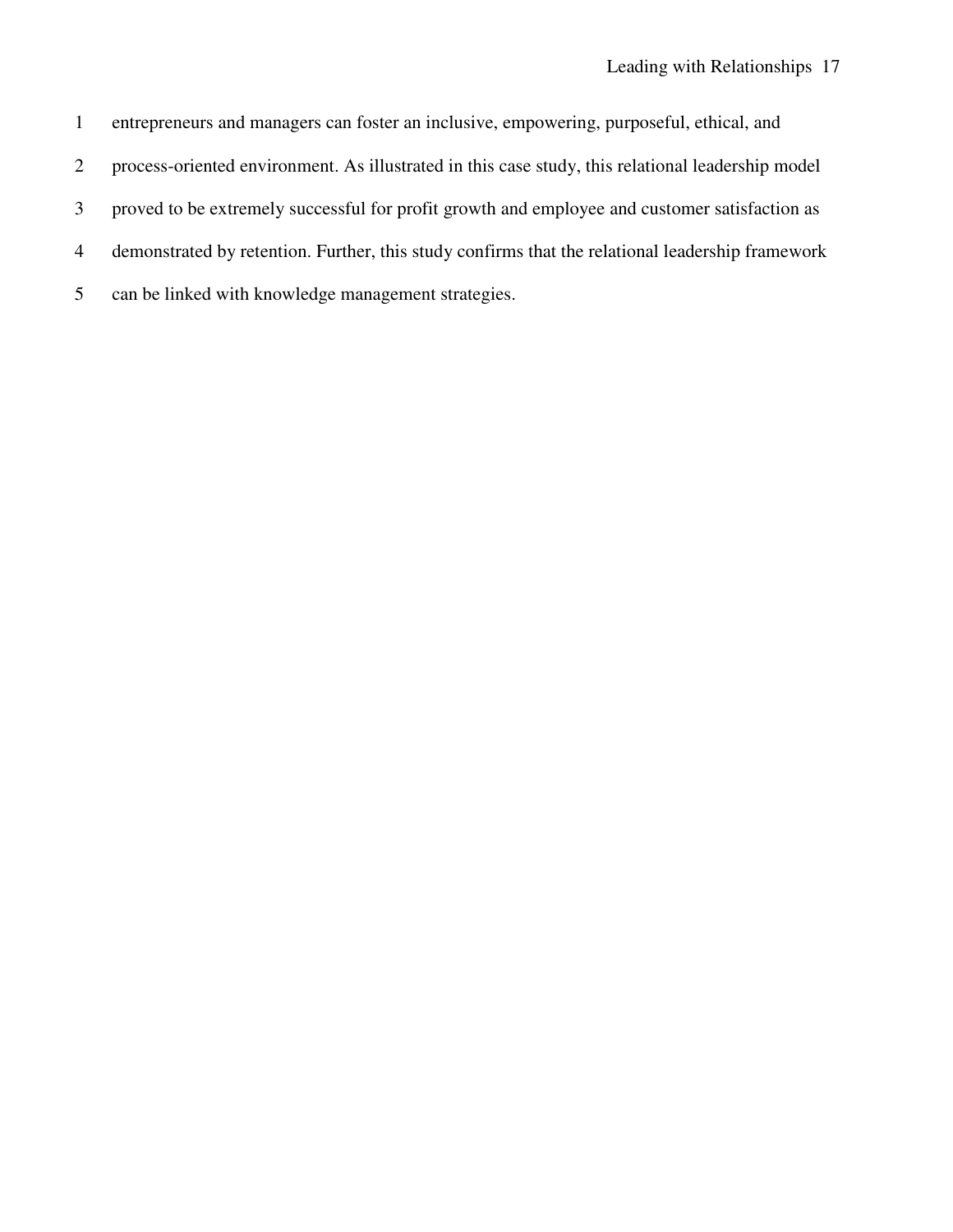| 6 | References |
|---|------------|
|---|------------|

| 7<br>$\frac{8}{9}$   | Bass, B. M. (1999), "Two decades of research and development in transformational leadership,"<br>European Journal of Work and Organizational Psychology, Vol. 8 No. 1, pp. 9-32.                                                                   |
|----------------------|----------------------------------------------------------------------------------------------------------------------------------------------------------------------------------------------------------------------------------------------------|
| 10<br>11             | Blake, R., & Mouton, J. (1978), The New Managerial Grid, Gulf Publishing, Houston, TX.                                                                                                                                                             |
| 12<br>13             | Burnier, D. (2003), "Other voices/Other rooms: Towards a care-centered public administration,"<br>Administrative Theory & Praxis, Vol. 25 No. 4, pp.529-544.                                                                                       |
| 14<br>15<br>16       | Burns, J. M. (1978), <i>Leadership</i> , Harper & Row, New York.                                                                                                                                                                                   |
| 17<br>18<br>19<br>20 | Cavallo, K., & Brienza, D. (2005), "Emotional competence and leadership excellence at Johnson<br>& Johnson: The emotional intelligence and leadership study," Available (October 9,<br>2005) http://www.eiconsortium.org/research/jj_ei_study.htm. |
| 21<br>22             | Collins, J. (2001), Good to Great: Why Some Companies Make the Leap and Others Don't,<br>Harper Collins, New York.                                                                                                                                 |
| 23<br>24<br>25<br>26 | Danskin, P., Englis, B. G., Solomon, M. R., Goldsmith, M., Davey, J. (2005), "Knowledge<br>management as competitive advantage: Lessons from the textile and apparel value<br>chain," Journal of Knowledge Management, Vol. 9 No. 2; pp. 91-102.   |
| 27<br>28<br>29       | Dawson, S., Breen, J., & Satyen, L. (2002), "The ethical outlook of micro business operators,"<br>Journal of Small Business Management, Vol. 40 No. 4, pp. 302-314.                                                                                |
| 30<br>31<br>32       | Deakins, D., & Freel, M. (1998), "Entrepreneurial learning and the growth process in SMEs,"<br>The Learning Organization, Vol. 5 No. 3, pp. 144-160.                                                                                               |
| 33<br>34<br>35       | Desouza, K. C., & Awazu, Y. (2006), "Knowledge management at SMEs: Five peculiarities,<br>Journal of Knowledge Management, Vol. 10 No. 1, pp. 32-44.                                                                                               |
| 36<br>37<br>38       | Eisenhardt, K. M. (1989), "Building theories from case study research," Academy of<br>Management Review, Vol. 14 No. 4, pp. 532-550.                                                                                                               |
| 39<br>40<br>41<br>42 | Fernald, L. W., Solomon, G. T., & Tarabishy, A. (2005), "A New Paradigm: Entrepreneurial<br>Leadership," Southern Business Review, Vol. 30 No. 2, pp. 1-10.                                                                                        |
| 43<br>44<br>45       | Foss, N. J. (2001), "Leadership, beliefs and coordination: An explorative discussion," <i>Industrial</i><br>and Corporate Change, Vol. 10, No. 2, pp. 357-388.                                                                                     |
| 46<br>47<br>48       | Galbraith, K. A., & Schavaneveldt, J. D. (2005), "Family leadership styles and family well-<br>being," Family and Consumer Sciences Research Journal, Vol. 33 No. 3, pp. 220-239.                                                                  |
| 49<br>50             | Gardner, J. W. (1990), On Leadership, Free Press, New York.                                                                                                                                                                                        |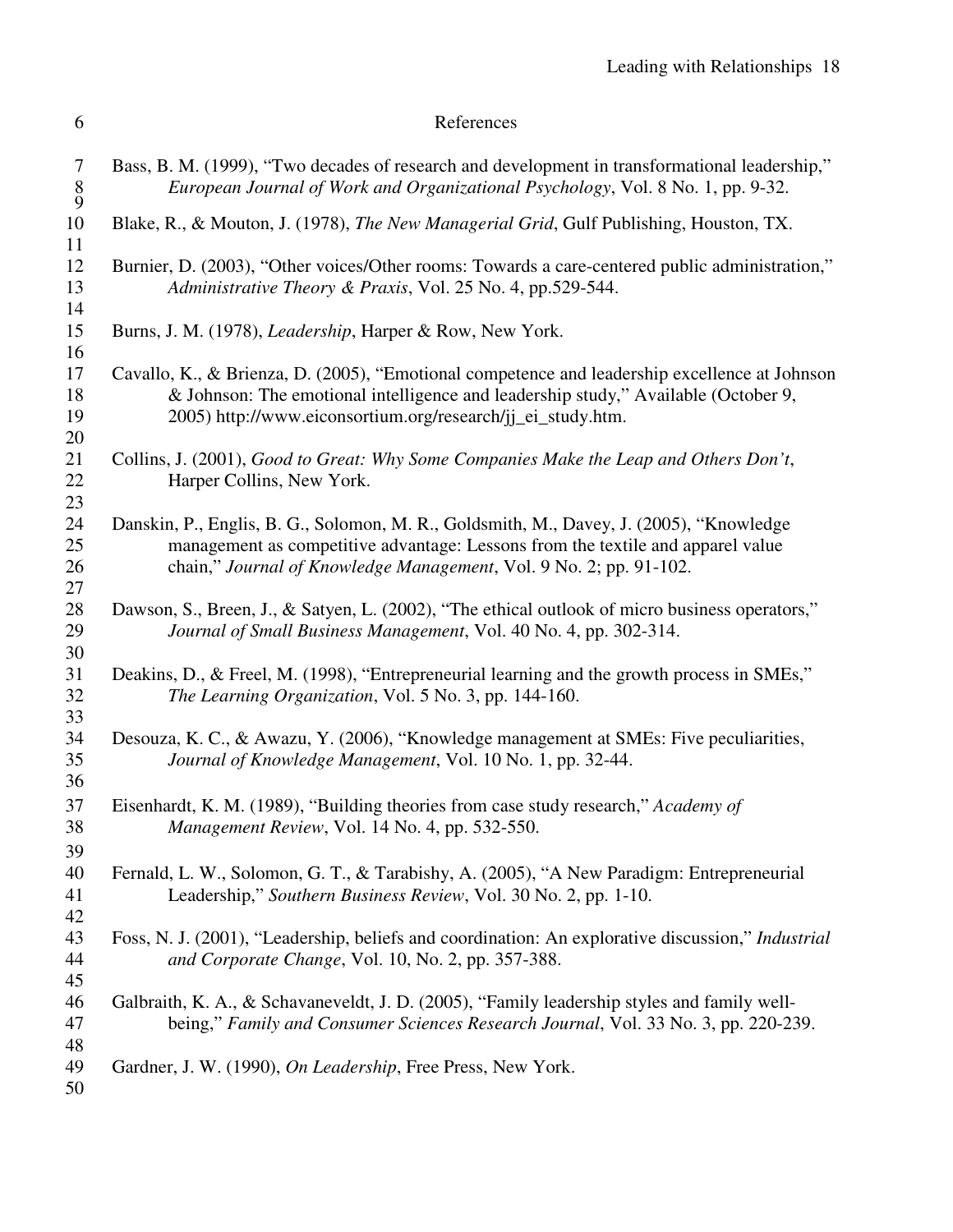| 51<br>52             | Greenleaf, R.K. (1977), Servant Leadership, Paulist Press, New York.                                                                                                                                                                                                  |
|----------------------|-----------------------------------------------------------------------------------------------------------------------------------------------------------------------------------------------------------------------------------------------------------------------|
| 53<br>54<br>55<br>56 | Hemphill, J. K., & Coons, A. E. (1957), "Development of the leader behavior description<br>questionnaire," Stodgill, R. M., & Coons, A. E. (Eds.), Leader Behavior: Its Description<br>and Measurement, Bureau of Business Research, Ohio State University, Columbus. |
| 57<br>58<br>59       | Humphrey, R. H. (2002), "The many faces of emotional leadership," The Leadership Quarterly,<br>Vol. 13, pp. 493-504.                                                                                                                                                  |
| 60<br>61<br>62       | Hunt, J. G., & Dodge, G. E. (2001), "Leadership déjà vu all over again," The Leadership<br><i>Quarterly</i> , Vol.11 No. 4, pp. 435-458.                                                                                                                              |
| 63<br>64<br>65       | Komives, S. R., Lucas, N., & McMahon, T. R. (1998), Exploring Leadership: For College<br>Students Who Want to Make a Difference, Jossey-Bass, San Francisco, CA.                                                                                                      |
| 66<br>67<br>68       | Kuratko, D. F., & Hodgetts, R. M. (2004), Entrepreneurship: Theory, Process, Practice, South-<br>Western Publishers, Mason, Ohio.                                                                                                                                     |
| 69<br>70<br>71       | Levinthal, D. (1996), "Learning and Scumpeterian dynamics," in Dosi, G. and Malerba, F. (Eds),<br>Organisational Dynamics, Vol. 21 No. 2, pp. 5-17.                                                                                                                   |
| 72<br>73<br>74<br>75 | Marcketti, S. B., Niehm, L. S., Fuloria, R. (2006), "An exploratory study of lifestyle<br>entrepreneurship and its relationship to life quality," Family and Consumer<br>Sciences Research Journal, Vol. 34 No. 3, pp. 241-259.                                       |
| 76<br>77<br>78       | Matusak, L. R. (1996), Finding Your Voice: Learning To LeadAnywhere You Want To Make<br>a Difference, Jossey-Bass, San Francisco, CA.                                                                                                                                 |
| 79<br>80<br>81       | McColl-Kennedy, J. R., & Anderson, R. D. (2002), "Impact of leadership style and emotions on<br>subordinate performance," The Leadership Quarterly, Vol. 13, pp. 545-559.                                                                                             |
| 82<br>83             | Miles, M.B., & Huberman, M. A. (1984), Qualitative Data Analysis, Sage, Beverly Hills, CA.                                                                                                                                                                            |
| 84<br>85<br>86<br>87 | Minniti, M., & Bygrave, W. D. (2003), "National entrepreneurship assessment, United States of<br>America, 2003 executive report," Available (October 20, 2005)<br>http://www.kauffman.org/pdf/gem_2003_us_report.pdf.                                                 |
| 88<br>89             | Morris, M. H. (1998), <i>Entrepreneurial Intensity</i> , Quorum Press, Westport, CT.                                                                                                                                                                                  |
| 90<br>91<br>92       | Murrell, K. L. (1985), "The development of a theory of empowerment: Rethinking power for<br>organization development," Organizational Development Journal, Vol. 34, pp. 34-38.                                                                                        |
| 93<br>94<br>95<br>96 | Nelson, I. T., & Ratliff, R. L. (2005), "A pursuit of excellence: Small business strategies for<br>success against major retailers," Journal of Business and Entrepreneurship, Vol. 17 No.<br>2, pp. 1-23.                                                            |